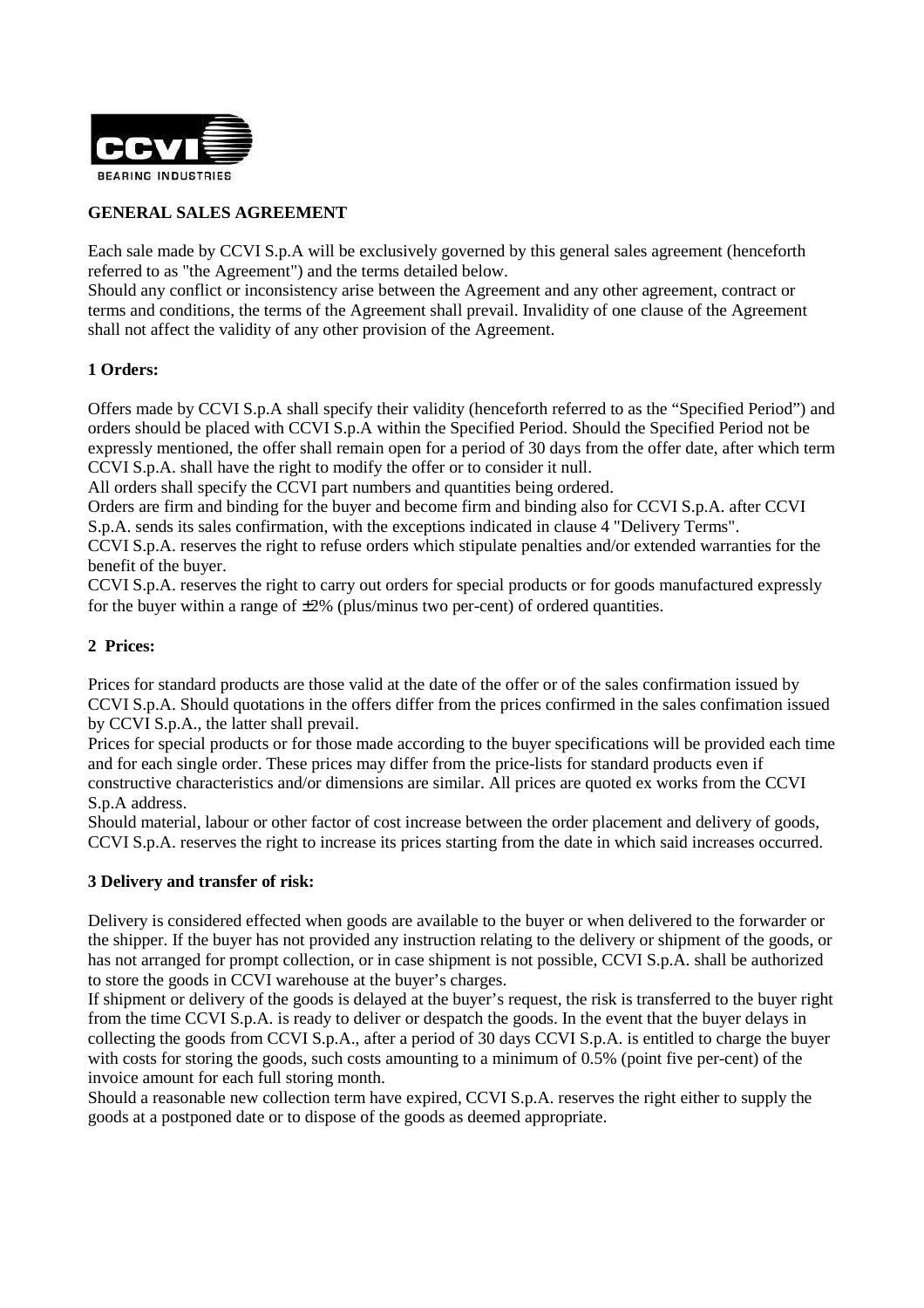## **4 Delivery Terms:**

Delivery terms quoted by CCVI S.p.A. are always approximate, although every effort will be made to respect them, and can be automatically postponed in the following cases:

a/ Insufficient, incorrect or delayed instructions by the buyer that prevent the order execution;

 b/ *Force Majeure*, where failures are due to circumstances outside of CCVI S.p.A.s control including but not limited to a shortage of energy, total or partial strikes, an act of God, fire, flood, accident, civil commotion, impossibility of obtaining materials or any other circumstance;

c/ Any changes made to the order unless accepted and confirmed in writing by CCVI S.p.A;

d/ Default in the payment terms set out in the sales confirmation.

Should any of the above mentioned cases occur, CCVI S.p.A. would have the right to cancel the order after informing the buyer. Under these circumstances, CCVI S.p.A. would not pay any compensation to the buyer but could ask the buyer for damages in addition to any other remedies available at law or in equity.

## **5 Shipments:**

Shipment of goods are always effected on behalf of the buyer and at the buyer's own risk even if CCVI S.p.A. terms are "free delivered". The buyer has to report any complaint for tampering or shortage of goods to the shipper/carrier in the first instance. CCVI S.p.A. will consider complaints regarding difference in quantities and/or types of goods received only if notifications are made in writing within 8 days of the receipt of the goods. Complaints about quantities should indicate the gross weight of the received package, whereas the identification labels attached to the cartons shall be sent together with those for types of goods. In case of lack of instructions given by the buyer, CCVI S.p.A. will not bear any responsibility for the choice of carrier and/or transportation means or for any costs and fares caused by the delivery. Unless expressly stated otherwise by CCVI S.p.A., carriage/shipment from CCVI S.p.A. address will be entirely at the buyer's expense. Should carriage/shipment costs be for the account of CCVI S.p.A., either totally or partially, CCVI S.p.A. will be entitled to chose the cheapest transportation means. However, if a transportation means is expressly requested by the buyer, the difference in fares will be totally for the buyer's account.

## **6 Payments:**

The buyer has to make payments to CCVI S.p.A. at CCVI S.p.A. address.

Any payment sent to another place or made in a manner not agreed with CCVI S.p.A. will be invalid. Unless otherwise agreed with CCVI S.p.A. in writing, all payments must be made in euro currency on the agreed expiry date.

In case of delayed payments, on top of any other remedy available to CCVI S.p.A. at law or in equity, interest for late payments shall accrued from the expiry date according to the Italian law d.leg. 9.10.2002 n. 231.

The buyer is not allowed to withhold payments or to compensate credits of any kind against payments, unless expressly and legally agreed in advance by CCVI S.p.A.

If agreed payments do not reach CCVI S.p.A. in time or, if after a sales confirmation has been issued by CCVI S.p.A. CCVI S.p.A. is informed about facts which can strongly reduce the buyer's solvability, CCVI S.p.A. will have the right to claim advance payments or sufficient warranties, or to cancel the sales confirmation entirely if no security is given, with no prejudice for further rights.

CCVI S.p.A. will retain its property rights on all goods delivered until all payments have been made by the buyer. To the extent mandatory legal provisions of the buyer's country do not contemplate a retention of title, but such country's legal system provides for other forms of security to secure payment of the seller's invoices, CCVI S.p.A. shall reserve such rights.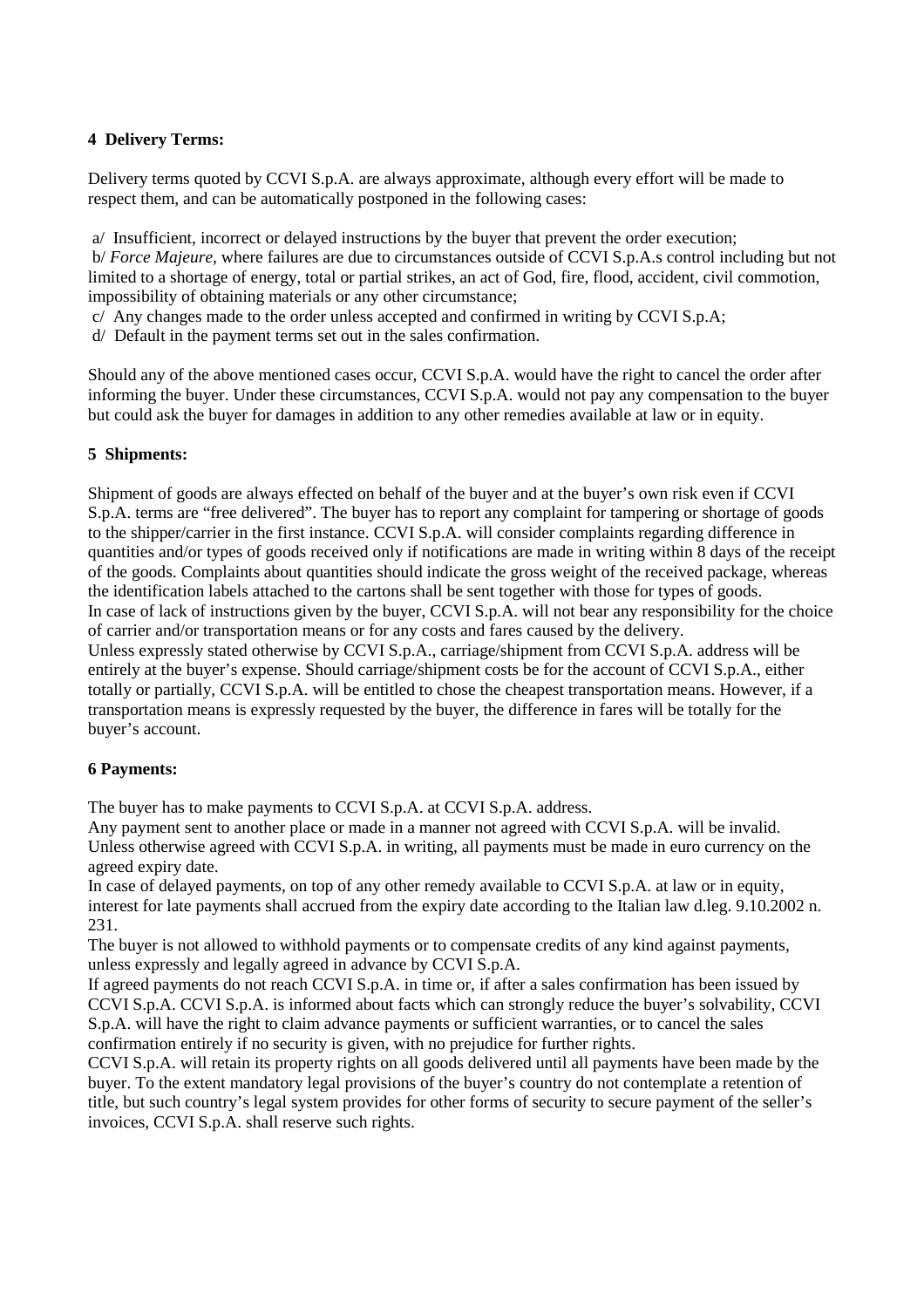## **7 Publication and drawings:**

Best endeavours will be used to produce accurate descriptions, drawings, reports and any other information contained in catalogues, correspondence or any other communication means. However, CCVI S.p.A. shall take no responsibility for any mistake contained in any of the above literature or correspondence

## **8 Warranty:**

CCVI S.p.A. warranty for flaws or defects of any kind lasts one year from the date of goods delivery and is limited only to the repair or to the free exchange of pieces recognized by CCVI S.p.A. as defective for material flaws or manufacturing defects. The receiver of the goods has to report in writing any visible flaws or defects within 8 days from the receipt of the goods, whereas concealed flaws have to be reported within 8 days of their discovery. Failure of the buyer to notify CCVI S.p.A. of said defects may result in the loss of the warranty.

The defective or faulty goods must be returned to CCVI S.p.A. at the buyer's expense together with a written explanation detailing the quality and quantity of the goods, the sales invoice reference and the reason for the return. CCVI S.p.A. warranty does not apply if pieces returned as faulty have been tampered or repaired. A complaint made by the buyer does not entitle the buyer to cancel or to reduce any other order already placed with CCVI S.p.A. nor does it give the buyer any right to a refund or to any form of compensation by CCVI S.p.A.

CCVI S.p.A. warranties and other responsibilities in case of faults in supplies and services, including the case of wrong supplies and services, read as follows:

Goods are manufactured in conformity with present technological standard.

General modifications in design and /or manufacturing before carrying the order out do not entitle the buyer to raise any objections to the quality of the goods.

Where goods are produced according to the buyer's drawings and/or technical specifications, CCVI S.p.A. warranty is limited to producing the goods as specified in the buyer's drawings and/or technical specifications. CCVI S.p.A. takes therefore no responsibility for the suitability of the goods with respect to the usage meant by the buyer or end user.

The warranty does not extend to any part, material or any other product supplied by the buyer.

The warranty offered by CCVI S.p.A. can be fulfilled either by repairing or replacing the goods, according to CCVI S.p.A. judgement. Should CCVI S.p.A. be unable to repair or replace the goods, CCVI S.p.A. will have the right to issue a credit note to the buyer for an amount equal to the one charged to the buyer for the defective goods. Upon request defective goods shall be returned to CCVI S.p.A. for repair at the buyer's expense.

If, during the warranty period, the supplied goods will be recognised as faulty by both parties, CCVI S.p.A. will bear the costs for return to CCVI S.p.A. address, for disassembly and reassembly as well as for repair or replacement, provided that such costs are proportionate to the value of the supplied goods.

## **9 Jurisdiction and applicable law:**

The Agreement is subject to the exclusive jurisdiction of the Vicenza (Italy) courts and shall be governed by the Italian law.

All international trade laws and regulations are excluded under this contract and in particular the UN convention of Vienna dated April 1980 on international goods sales contracts.

## **10 Data protection**

The buyer expresses his consent that CCVI S.p.A. keeps the personal data arising from the business transactions for processing, revision and evaluation, in accordance with the laws, and agrees that CCVI S.p.A. provides these information, if necessary, to third parties, such as sub-contractors or suppliers.